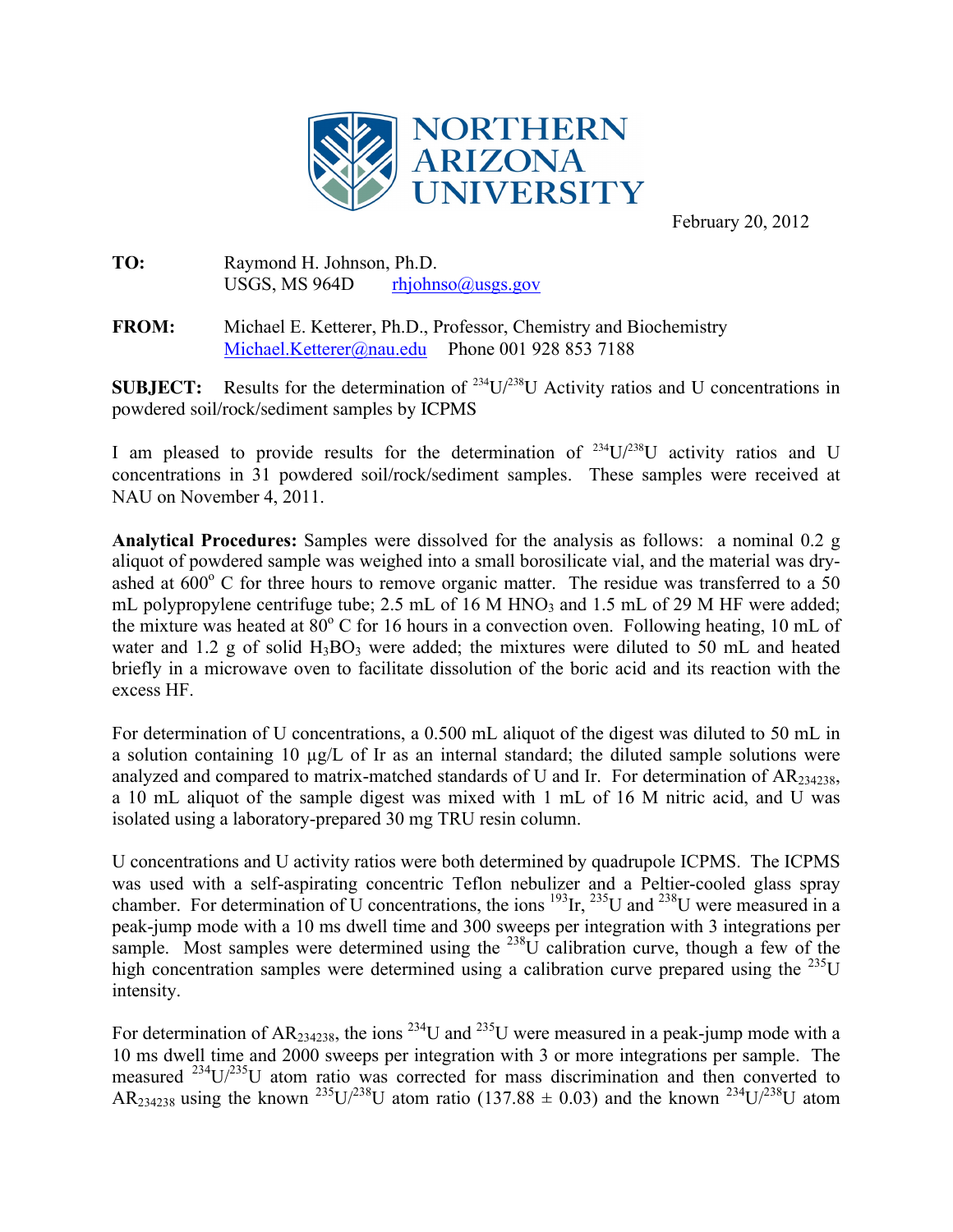ratio at secular equilibrium of  $(0.00005472 \pm 0.000011)$ . Mass discrimination was evaluated and corrected using the results obtained for a modern coral solution  $(AR<sub>234238</sub> = 1.148 \pm 0.002)$ .

Results are as shown on the following pages. I believe that you will find the AR234238 results to be of use for your studies, and I would welcome the opportunity to discuss interpretations with you.

Respectfully submitted, Michael Att

Michael E. Ketterer, Ph.D. February 20, 2012